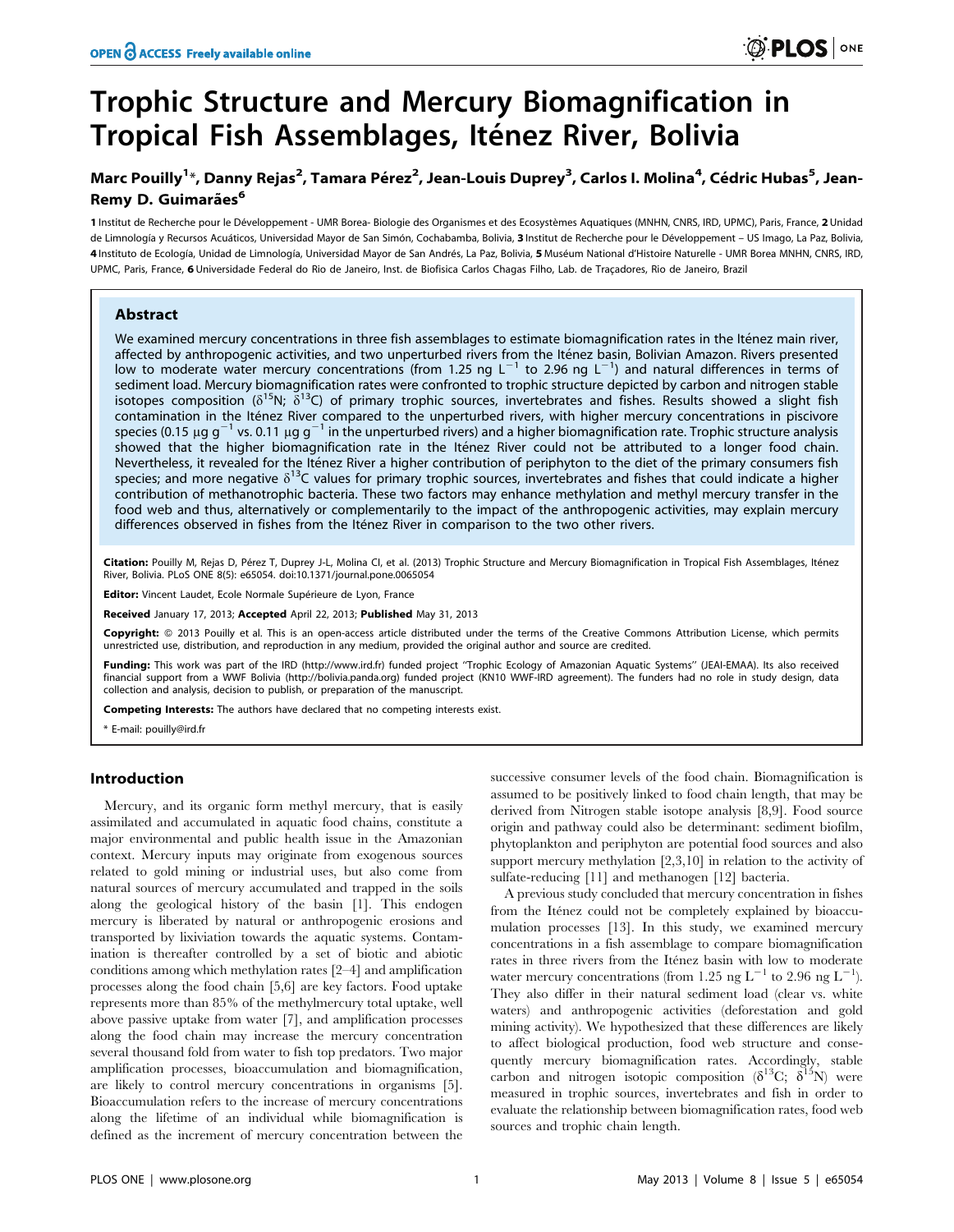# Methods

# Ethic Statement

ULRA/UMSS laboratory is an Authorized Scientific Institution (ICA) accredited by the Bolivian Dirección General de la Biodiversidad y Áreas Protegidas (DGBAP, Viceministerio de Medio Ambiente, Ministerio de Medio Ambiente y Agua) to conduct biological scientific research within the Bolivian territory, including protected areas (Resolución administrativa BMABCC 026/09). IRD is linked to ULRA/UMSS through cooperation agreements.

This particular project has been approved and permissions for biological collects have been issued by DGBAP, departmental Prefecture of Beni, Iténez departmental park (PD-AMNI Iténez) and local authorities (Remanso, Mategua, Versalles and Bella Vista villages).

Local fishermen captured and manipulated fish according to procedures permitted by the Viceministerio de Medio Ambiente. Rapidly after the capture, living fishes were manually sacrificed (by percussive stunning) or left in high doses of anaesthetic (phenoxyethanol) to minimize suffering. Local fish assemblage did not involve endangered or protected species.

#### Study Area

The study was carried out in three rivers of the Itenez basin: San Martín River, Blanco River and the main Iténez River (Figure 1, see [13] for further details on the basin, rivers and studied sites). They present differences in river water chemistry mainly related to their sediment load and mercury concentration in water. Iténez and San Martín rivers present clear, yellow to green waters characteristic of low sediment load (mean suspended particulate matter concentration [SPM] of 7.3 and 11.4 mg  $L^{-1}$ , respectively [13]). On the contrary, Blanco River drains white waters with higher sediment load ([SPM] of 26.1 mg  $L^{-1}$ ). Itenez River is affected by deforestation in the Brazilian territory and by a gold mine (Serranía San Simón, Bolivia). Blanco and San Martín rivers belong to the same catchment, mainly covered by tropical forest. They present low human population densities and globally low anthropogenic impact. Flooding area and duration are likely to be higher in the Itenez main river. Satellite mapping of flood and vegetation (based on SAR and J-ERS images, see method in [14]) indicated flooding areas of 15–20% for the San Martin basin,  $20-25%$  for Blanco basin and  $30-35%$  for the main Iténez river basin in its central part [15]. Mercury shows high affinity with sediment particles and, for that reason, its total concentration in water ([Hg]) increases with sediment load [16,17]. As a consequence, waters from the Blanco River and its floodplain lakes naturally present higher [Hg] (mean [Hg] = 2.96 ng  $L^{-1}$  in river; 1.52 ng  $\overline{L}^{-1}$  in lakes) than those from the Itenez (1.54 ng  $L^{-1}$ ; 1.26 ng  $L^{-1}$ ) and San Martín rivers (1.25 ng  $L^{-1}$ ; 0.64 ng  $L^{-1}$ ), ([13], Figure 1). All these mercury concentrations are low compared with the regional Amazonian context ( $[Hg]_{total}$  from 1 to 35 ng  $L^{-1}$  [18]). However, higher values observed in the Itenez River, compared to the other clear water San Martín River, suggest that this system is slightly perturbed [13].

Different floodplain lakes of each river were visited but most of the samples were collected in two lakes of each river (Figure 1): Curicha (12°36'48" S-63°26'11" W) and Negra (12°37'48" S-63°24'40" W) in the Itenez River; Cambarazal (13°17'58" S–  $63^{\circ}36'37''$  W) and Redonda (13°18'16"S–63°33'14" W) in the San Martín River; Zacarias (13°15'47" S–63°42'39" W) and La Granja  $(13^{\circ}16'04''$  S–63°42'56" W) in the Blanco River. Other samples  $(<15\%)$  were collected in secondary localities to complete the data set (see positions on Figure 1). Some fishes  $\leq 10\%$ ) were collected during two previous field trips (November 2004 and August 2005) but most of the fish and all the trophic source samples were collected during the dry season of 2007 in three dates in the Iténez River (June, September and November), and six dates in the Blanco and San Martín River (monthly from June to November).

All the studied lakes were located near the river mainstream (between 50 and 200 m) so that they received water from the river during the high water season but remained isolated during the dry season. This ensured that fish sampled during the dry season had been living in the fishing site at least during the precedent two or three months.

#### Material

Material from potential fish food sources were collected in floodplain lakes in order to evaluate their isotopic signatures: terrestrial plants (tree leaves from the lake bank), C3 (Eichhornia crassipes, Pistia stratioides, Polygonum sp. and Cyperus sp.) and C4 (Paspalum repens) aquatic macrophytes, periphyton (epiphytic biofilm), particulate organic matter (POM, obtained by successive water filtration onto a 20-um mesh and a pre-combusted glass fibre GF/F filter), leaf litter (mainly decaying leaves of terrestrial plants collected from the bottom of the lakes) and common groups of aquatic macroinvertebrates (Odonata, Decapoda, Ephemeroptera, Coleoptera and Gasteropoda). Samples were rinsed with ultra-pure (milli-Q) water, stored in individual tubes or bags, and stored frozen until their analysis.

Fishes were captured with gill nets  $(2.5 \text{ m} \text{ height} \times 25 \text{ m} \text{ long})$ , mesh sizes of 20, 25, 30, 35, 40 and 50 mm). We collected specifically fishes of eight species and four trophic levels to represent the fish assemblage: Detritivore/algivore: Curimatella cf. alburna and Psectrogaster sp.; Herbivore: Schizodon fasciatus; Microcarnivore (insectivore): Triportheus angulatus; Generalist piscivore: Pseudoplatystoma sp. and Pygocentrus nattereri; Specialized piscivore: Acestrorhynchus sp. and Hoplias malabaricus.

Fishes were identified and measured (Standard Length, SL in cm) and 4–5 g of dorsal muscle tissue were extracted using an ultra clean sampling procedure [19] and taking care to exclude blood, skin or bones. All the fish muscle samples were frozen in individual tubes. Size ranges of studied individuals were set to include only adults, less subject to dietary shifts, and to obtain comparable size ranges between the three populations studied for each species.

In the laboratory, samples were lyophilized to obtain a completely dry extract, and grounded to a fine powder to perform mercury and isotopic analysis.

#### Mercury Analyses

The Laboratorio de Calidad Ambiental (LCA) from Instituto de Ecología of La Paz University (Bolivia) carried out mercury analyses on fish muscle samples. Mercury was extracted by acid digestion and quantified by cold vapour atomic fluorescence spectroscopy (CVAFS, Brooks Rand Model III see [13] for further details on the protocol). Results were expressed as total mercury concentration in wet weight muscle ([Hg]<sub>ww</sub> in  $\mu$ g g<sup>-1</sup>). A previous work showed that some populations present a significant influence of fish size on mercury concentration [13]. So fish size was selected to be similar between populations and limited to adult range and then [Hg] values were not corrected by fish size.

#### Isotopic Analysis

Nitrogen ( $\delta^{15}$ N) and carbon ( $\delta^{13}$ C) stable isotope ratios of food sources, invertebrates and fishes were measured to describe food web structure in the three locations studied.  $\delta^{15}N$  was used to estimate consumer trophic position as consumers are constantly  $\delta^{15}$ N enriched in comparison to their preferred food source; on the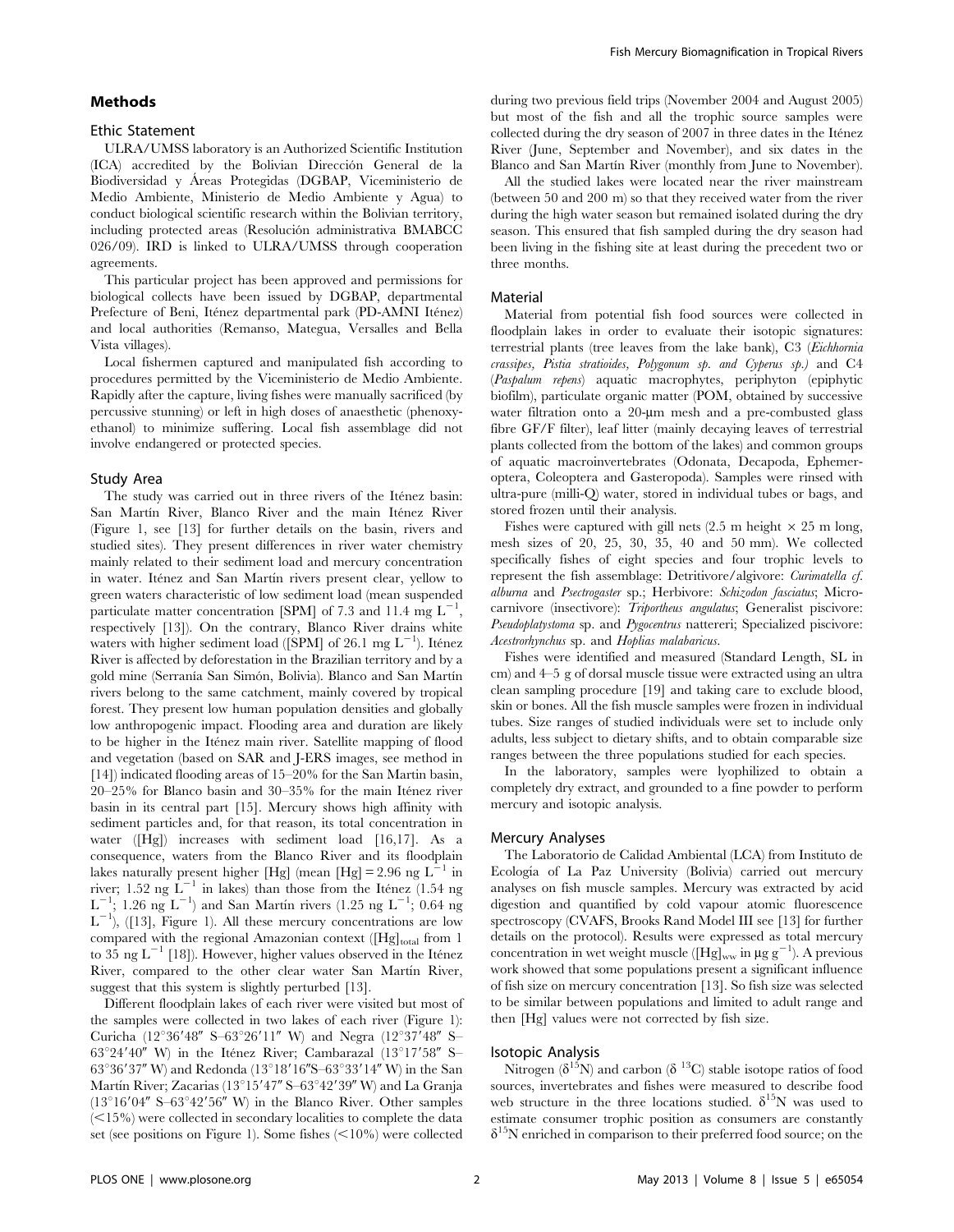

Figure 1. Hydrological map of the Bolivian part of the Iténez basin. Sampling locations (black point) and water mercury concentrations (star) are indicated. The principal sampled locations were: 1- San Martín River; 2- Blanco River; 3- Iténez River. (Redrawn from [13]). doi:10.1371/journal.pone.0065054.g001

contrary, the  $\delta^{13}$ C is relatively stable among trophic levels but varies in relation with the sources that support the food chain and rather indicates energy pathway [20].

Relative individual trophic position (TP) was calculated by the formula:  $TP = \lambda + (\delta^{15}N_{\rm fish} - \delta^{15}N_{\rm base})/\Delta$  (where  $\lambda$  is the trophic position of the organism used to estimate  $\delta^{15}N_{base}$  and  $\Delta$  is the N isotopic fractionation in ‰ that occurs between each trophic level). The isotopic fractionation value  $\Delta$  was set to 2.8% [21].  $\delta^{15}N_{\text{base}}$ was estimated using mean  $\delta^{15}N$  of the detritivore species C. albuma and then  $\lambda$  was set to 2. UC Davis Stable Isotope Facility laboratory (University of California, Davis, USA, http:// stableisotopefacility.ucdavis.edu/) performed the isotopic analyses.

#### Statistical Analysis

In order to evaluate differences in isotopic signatures 1) between source categories, 2) between species, 3) between the three rivers for each species and source categories and to test differences in mercury concentration between species, we employed Kruskal-Wallis (K–W, non parametric Anova) and Permanova tests (permutational multivariate Anova that may consider simultaneously the  $\delta^{13}C$  and  $\delta^{15}N$  values; available on the Vegan package of the R statistical computing freeware program http://www.rproject.org/, [22]). Homogeneity of multivariate dispersion was tested with a permutation test prior to Permanova.

Relative contributions of primary food sources to isotopic signature of primary consumer fish species (detritivore and herbivore) were estimated applying a Bayesian mixing model (SIAR R-package [23]) in order to depict differences in river food web source that may explain differences in biomagnification. This model allows to estimate probability distributions of multiple source contributions to an isotopic signature while accounting for the observed variability in source, mixture isotopic signatures and isotopic fractionation [23]. Nevertheless the selection of a small set of sources is required to provide a better resolution of the results [24]. Stomach contents information (based on qualitative field trip observation and [25]) was used to depict large diet categories of fish species and to select the sources.

A biomagnification factor was calculated as the ratio between the maximum and minimum species [Hg] mean values. This factor was completed by the evaluation of the slope of the TP vs. [Hg] relation (Log transformed). Finally, a relative food chain length was evaluated for each river by mean trophic level of the four piscivore species. Differences of food chain length values between rivers were tested by Kruskal-Wallis. For all tests, type I error was set to  $p = 0.05$ .

#### Results

# Trophic Structure

Isotopic signatures of primary food sources were significantly different (Permanova,  $p = 0.001$ ) between the six categories (terrestrial plants, C3 and C4 macrophytes, periphyton, leaf litter and POM); but differences became non significant (Permanova, p = 0.075) when excluding the C4 macrophytes that presented the highest  $\delta^{13}$ C values (varying between  $-13.2\%$  and  $-12.3\%$ ) in comparison to the other food source categories that oscillated between  $-35\%$  and  $-25\%$  (Table 1). These five categories were not significantly different among them for  $\delta^{13}$ C values (Kruskal-Wallis, K–W, p = 0.064) nor for  $\delta^{15}N$  values (K–W, p = 0.056). Periphyton (Permanova,  $p = 0.002$ ) and POM (Permanova,  $p = 0.012$ ) isotopic signatures presented significant variation between localities, being more  $^{13}$ C depleted and  $^{15}$ N enriched in the Itenez River in comparison to Blanco and San Martin rivers (Table 1, Figure 2a,b,c). The remaining sources presented no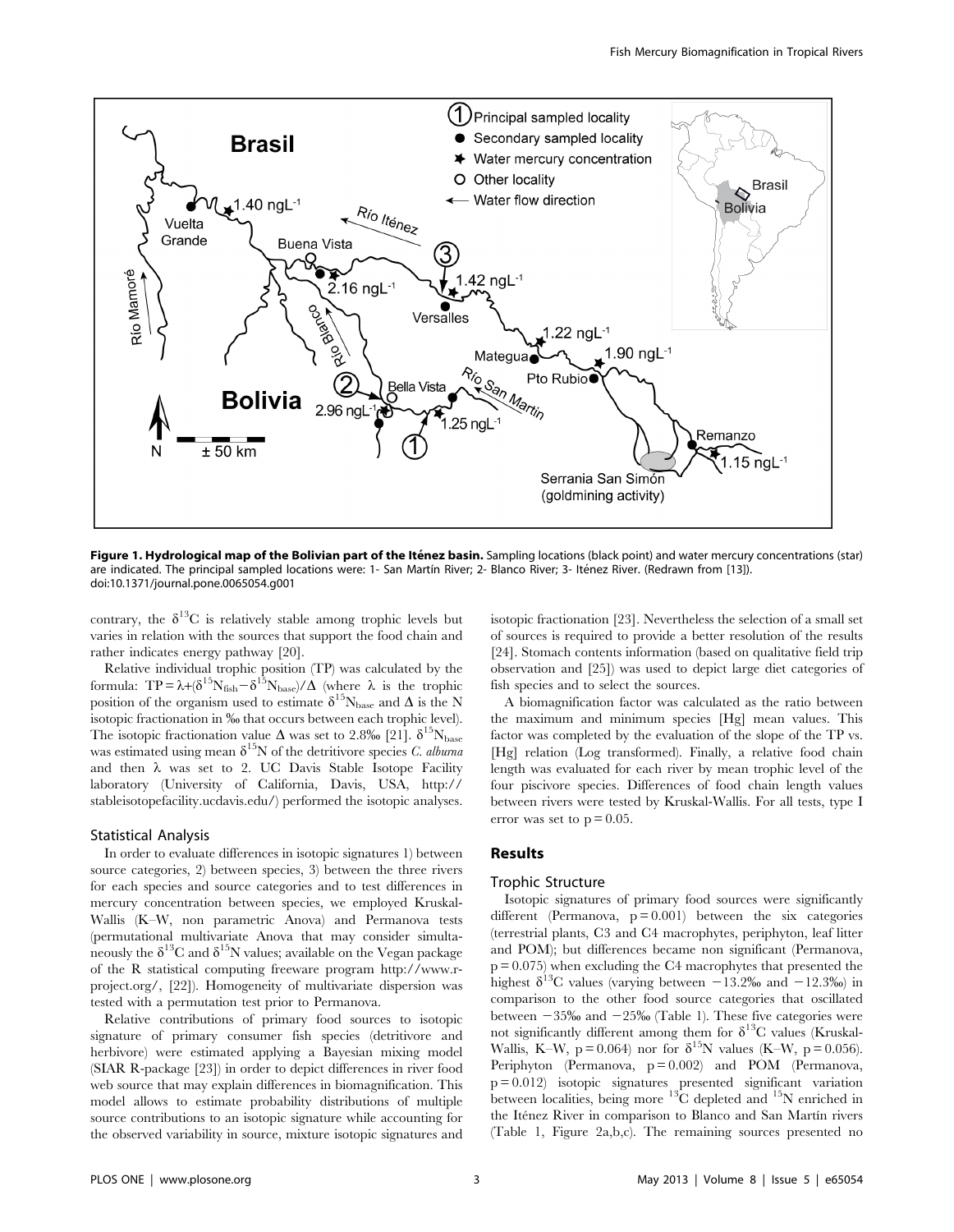

Figure 2. Isotopic signature of sources, invertebrates and fish in three rivers of the Iténez basin (Amazon, Bolivia). Biplots display mean values ( $\pm$  sd in error bars) of  $\delta^{13}$ C and  $\delta^{15}$ N values for sources (A,B,C) POM = Particulate organic matter, Litt = Leaf litter, Peri = Periphyton; C3 = C3 aquatic macrophytes and TVeg = Terrestrial Vegetation; and invertebrates groups (D,E,F): Ephe = Ephemeroptera, Odo = Odonata, Dec = Decapoda, Col = Coleoptera and Gas = Gasteropoda. (G,H,I) represented mean values ( $\pm$  sd in error bars) of  $\delta^{13}$ C and Trophic Position (derived from  $\delta^{15}$ N) of fish species: detritivore (1 = Curimatella cf. alburna, 2 = Psectrogaster sp.), herbivore (3 = Schizodon fasciatus), insectivore (4 = Triportheus angulatus) and piscivore (5 = Pseudoplatystoma sp., 6 = Pygocentrus nattereri, 7 = Hoplias malabaricus and 8 = Acestrorhynchus sp.). In biplots (A,B,C), C4 aquatic marcophytes ( $\delta^{13}C$  : -12.3 to -13.2‰;  $\delta^{15}N$  : 2 to 2.2‰) were not plotted and  $\delta^{13}C$  and  $\delta^{15}N$  values of detritivore (1, 2) and herbivore (3) fish species were reported. doi:10.1371/journal.pone.0065054.g002

significant differences (Permanova, p>0.05) in  $\delta^{13}C$  and  $\delta^{15}N$ values.

Isotopic signatures of the five invertebrate groups (Odonata, Decapoda, Ephemeroptera, Coleoptera and Gasteropoda) were significantly different among them (Permanova,  $p = 0.001$ ; Table 1). Differences between groups for the  $\delta^{13}C$  values (K–W, p = 0.0158) concerned principally the Ephemeroptera that were <sup>13</sup>C depleted ( $\delta$ <sup>13</sup>C from  $-45\%$  to  $-33\%$ ) compared to the other

groups ( $\delta$ <sup>13</sup>C oscillating between -36‰ and -27‰). Ephemeroptera and Gasteropoda showed the lowest  $\delta^{15}N$  values (population means between 3.08% and 3.77%), Coleoptera and Odonata were intermediate  $(3.5\% - 5.54\%)$  and Decapoda showed the highest values (6.48\%-7.1\%). Isotopic compositions between the three rivers were significantly different for the Decapoda, Ephemeroptera and Odonata (Permanova,  $p = 0.001$ , 0.003 and 0.002, respectively) but not significantly different for Coleoptera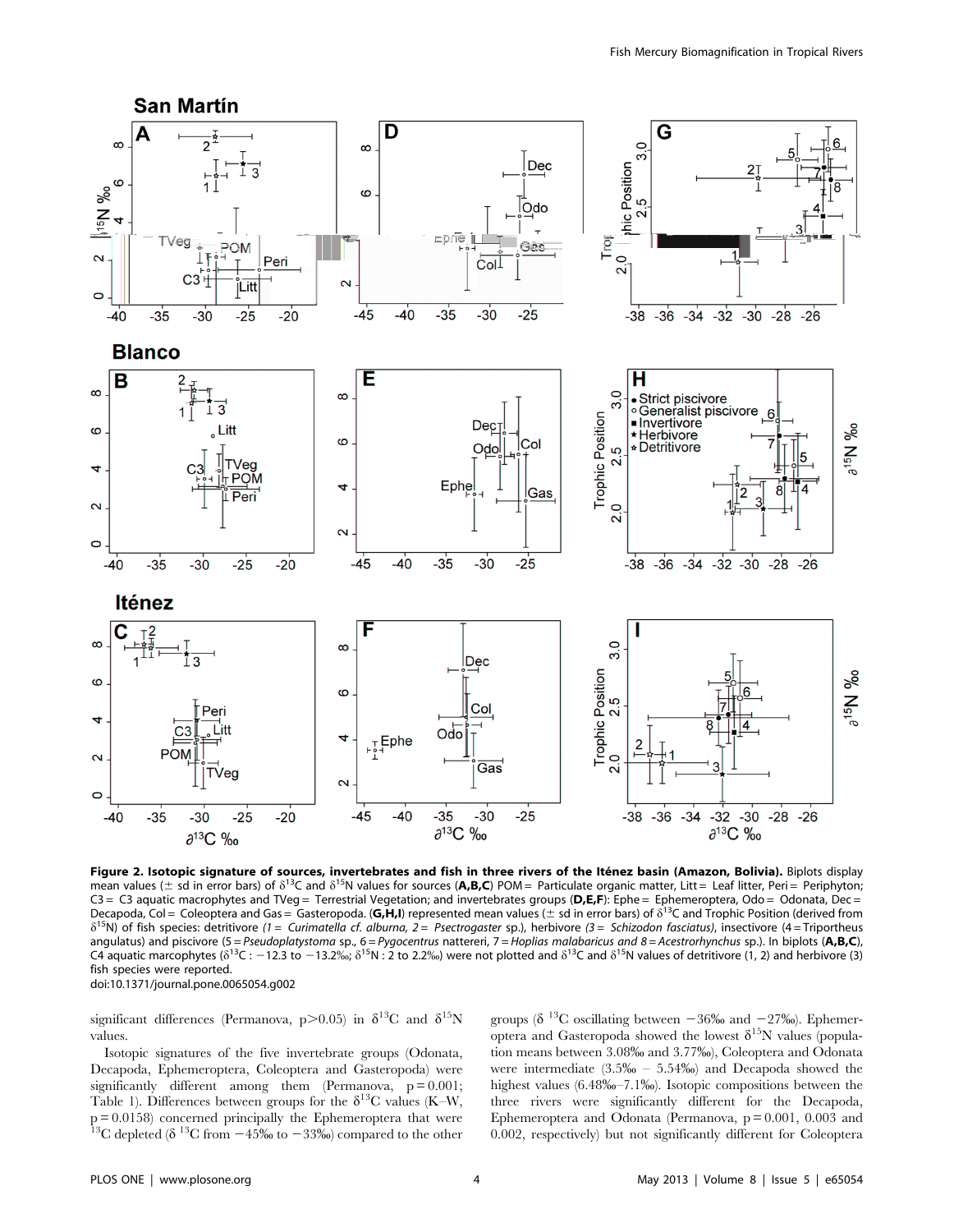Table 1. Isotopic composition (815N, 813C) of food sources and invertebrates in three rivers of the Iténez basin.

|                           | River      | n              | $\delta^{15}N$ (%) |                          |                          |                          | $\delta^{13}C$ (%) |      |                          |                          |  |
|---------------------------|------------|----------------|--------------------|--------------------------|--------------------------|--------------------------|--------------------|------|--------------------------|--------------------------|--|
|                           |            |                | mean               | sd                       | min                      | max                      | mean               | sd   | min                      | max                      |  |
| Source                    |            |                |                    |                          |                          |                          |                    |      |                          |                          |  |
| Periphyton                | Blanco     | 15             | 3.03               | 0.61                     | 1.49                     | 3.75                     | $-27.36$           | 3.89 | $-29.62$                 | $-13.71$                 |  |
|                           | Iténez     | 24             | 4.07               | 0.80                     | 2.83                     | 5.76                     | $-30.86$           | 2.66 | $-35.30$                 | $-22.30$                 |  |
|                           | San Martin | 9              | 1.50               | 1.86                     | $-1.03$                  | 4.25                     | $-23.75$           | 4.79 | $-26.95$                 | $-13.31$                 |  |
| <b>POM</b>                | Blanco     | 15             | 3.18               | 2.20                     | $-0.85$                  | 7.38                     | $-27.71$           | 2.83 | $-32.43$                 | $-23.12$                 |  |
|                           | Iténez     | 9              | 2.89               | 2.29                     | $-1.52$                  | 5.01                     | $-31.04$           | 2.54 | $-34.75$                 | $-28.15$                 |  |
|                           | San Martin | 10             | 2.18               | 2.59                     | $-2.05$                  | 5.80                     | $-28.77$           | 1.04 | $-30.08$                 | $-27.47$                 |  |
| C3 macrophytes            | Blanco     | $\overline{4}$ | 3.57               | 1.54                     | 2.54                     | 5.83                     | $-29.85$           | 0.87 | $-30.67$                 | $-29.06$                 |  |
|                           | Iténez     | 16             | 3.07               | 1.10                     | 1.85                     | 5.51                     | $-30.82$           | 2.74 | $-36.24$                 | $-26.40$                 |  |
|                           | San Martin | 4              | 1.47               | 0.89                     | 0.92                     | 2.78                     | $-29.67$           | 0.86 | $-30.92$                 | $-29.08$                 |  |
| C4 macrophytes            | Blanco     | 0              | $\overline{a}$     | $\equiv$                 | $\overline{\phantom{0}}$ | $ \,$                    | $=$                | $-$  | $\overline{\phantom{0}}$ | $\overline{\phantom{0}}$ |  |
|                           | Iténez     | $\overline{4}$ | 1.95               | 1.78                     | 0.64                     | 4.58                     | $-13.24$           | 0.73 | $-14.00$                 | $-12.53$                 |  |
|                           | San Martin | $\mathbf{1}$   | 2.15               | $\equiv$                 | $\overline{\phantom{a}}$ | $\overline{\phantom{0}}$ | $-12.28$           | $-$  | $\qquad \qquad -$        | $\overline{\phantom{a}}$ |  |
| <b>Terrestrial plants</b> | Blanco     | $\overline{2}$ | 4.00               | 0.89                     | 3.37                     | 4.63                     | $-28.14$           | 0.37 | $-28.40$                 | $-27.88$                 |  |
|                           | Iténez     | 13             | 1.83               | 1.37                     | 0.01                     | 4.83                     | $-30.11$           | 1.74 | $-34.06$                 | $-27.34$                 |  |
|                           | San Martin | $\overline{2}$ | 2.66               | 0.80                     | 2.09                     | 3.22                     | $-30.66$           | 0.33 | $-30.89$                 | $-30.43$                 |  |
| Leaf litter               | Blanco     | $\mathbf{1}$   | 5.84               | $\overline{\phantom{a}}$ | $\qquad \qquad -$        | $\overline{\phantom{a}}$ | $-28.85$           |      |                          |                          |  |
|                           | Iténez     | $\mathbf{1}$   | 3.30               |                          | $\overline{\phantom{a}}$ | $\overline{\phantom{a}}$ | $-29.51$           |      | $\overline{\phantom{0}}$ | $\overline{\phantom{a}}$ |  |
|                           | San Martin | 3              | 1.01               | 1.01                     | 0.12                     | 2.11                     | $-26.26$           | 3.88 | $-29.55$                 | $-21.98$                 |  |
| Invertebrate              |            |                |                    |                          |                          |                          |                    |      |                          |                          |  |
| Coleoptera                | Blanco     | 2              | 3.50               | 0.69                     | 3.01                     | 3.99                     | $-28.73$           | 0.31 | $-28.95$                 | $-28.51$                 |  |
|                           | Iténez     | $\overline{7}$ | 5.02               | 1.77                     | 2.75                     | 6.97                     | $-32.59$           | 3.29 | $-38.63$                 | $-28.33$                 |  |
|                           | San Martin | 2              | 5.54               | 2.56                     | 3.74                     | 7.34                     | $-26.21$           | 0.94 | $-26.87$                 | $-25.54$                 |  |
| <b>Decapods</b>           | Blanco     | 8              | 6.92               | 1.05                     | 4.76                     | 7.95                     | $-28.30$           | 2.52 | $-31.28$                 | $-24.32$                 |  |
|                           | Iténez     | 18             | 7.10               | 2.07                     | 2.27                     | 9.92                     | $-32.94$           | 1.85 | $-35.52$                 | $-29.32$                 |  |
|                           | San Martin | 5              | 6.48               | 1.38                     | 4.95                     | 8.54                     | $-27.91$           | 1.56 | $-29.54$                 | $-26.06$                 |  |
| Ephemeroptera             | Blanco     | 4              | 3.65               | 1.86                     | 2.18                     | 6.28                     | $-32.75$           | 0.92 | $-33.59$                 | $-31.46$                 |  |
|                           | Iténez     | $\overline{4}$ | 3.55               | 0.39                     | 3.03                     | 3.89                     | $-43.69$           | 0.93 | $-44.99$                 | $-42.94$                 |  |
|                           | San Martin | 3              | 3.77               | 1.62                     | 2.73                     | 5.64                     | $-31.56$           | 0.99 | $-32.6$                  | $-30.63$                 |  |
| Gasteropods               | Blanco     | 3              | 3.34               | 1.08                     | 2.12                     | 4.18                     | $-26.61$           | 4.54 | $-29.94$                 | $-21.44$                 |  |
|                           | Iténez     | 6              | 3.08               | 1.22                     | 1.79                     | 4.66                     | $-31.67$           | 3.57 | $-35.02$                 | $-26.86$                 |  |
|                           | San Martin | 3              | 3.48               | 2.05                     | 1.98                     | 5.82                     | $-25.31$           | 3.55 | $-28.85$                 | $-21.75$                 |  |
| <b>Odonates</b>           | Blanco     | 7              | 5.08               | 0.90                     | 4                        | 6.23                     | $-28.83$           | 1.59 | $-31.86$                 | $-26.97$                 |  |
|                           | Iténez     | 11             | 4.67               | 1.39                     | 1.69                     | 5.89                     | $-32.45$           | 1.73 | $-34.24$                 | $-28.29$                 |  |
|                           | San Martin | 8              | 5.45               | 1.47                     | 3.55                     | 7.95                     | $-28.44$           | 1.73 | $-31.13$                 | $-26.44$                 |  |

 $n =$  sample number.

doi:10.1371/journal.pone.0065054.t001

and Gasteropoda (Permanova,  $p = 0.053$  and  $p = 0.092$ , respectively). For the first three groups  $\delta^{13}$ C values were significantly lower in the Itenez River in relation to the other rivers (K–W,  $p = 0.0001$ , 0.015 and 0.001, respectively, Figure 2d,e,f), although  $\delta^{15}$ N values were not significantly different between rivers (K–W, p.0.5). Carbon isotope ratios of Coleoptera and Gasteropoda tended to be  $^{13}$ C depleted in the Itenez River as well (Table 1, Figure 2d,e,f).

For the Iténez River, all the invertebrate groups presented more negative  $\delta^{13}$ C values (from  $-43.69$  to  $-31.67\%$ ) than primary food sources  $(-31.04$  to  $-29.51\%$ , Table 1, Figure 2d,e,f).

All the three rivers merged, significant differences in the isotopic signature between fish species were found (Permanova,  $p = 0.001$ ) and species were gradually positioned on the trophic position axis in accordance to their coarse diet regime (Figure 2g,h,i). The eight fish species also showed significant differences among rivers (Permanova,  $p = 0.001$ , Table 2). Trophic position (TP) of piscivore species varied significantly between rivers (K–W,  $p<0.005$ ) and was higher in the San Martín River (between 2.7 and 3) than in the two other sites (between 2.3 and 2.7). On the contrary, non-piscivore species did not present significant differences (K–W, p $> 0.2$ ), except for *Psectrogaster sp.* (K–W, p=0.01) that also showed a higher trophic level in the San Martín River.

As for periphyton, POM and invertebrates, fish species globally tended to be more  $^{13}$ C depleted in the Itenez River (Figure 2). Fish assemblage values ranged between  $-31\%$  and  $-26\%$  in San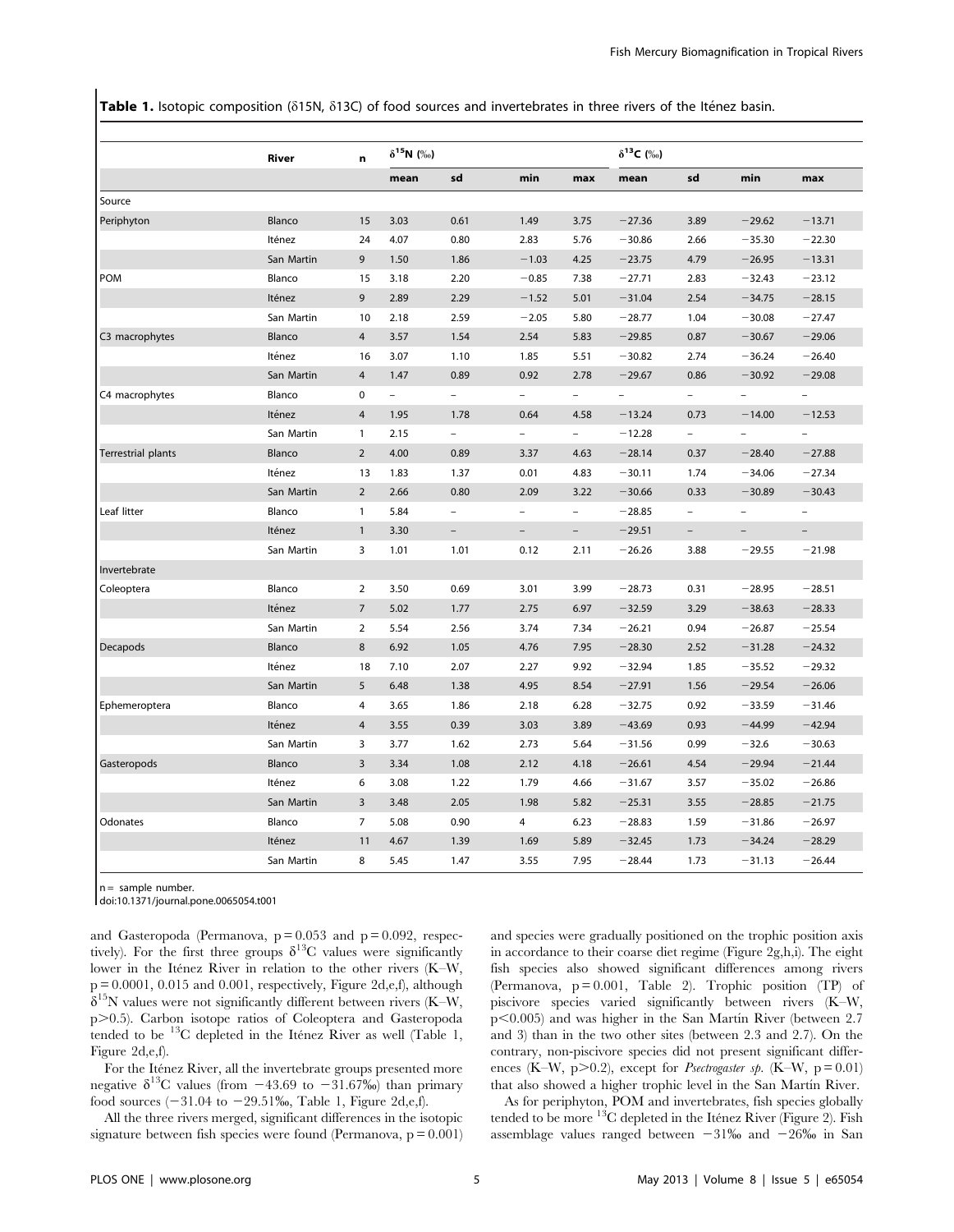Table 2. Standard Length, mercury concentration and isotope signature ( $\delta$ 15N and relative Trophic Position - TP,  $\delta$ 13C) of eight fish species populations sampled in three rivers of the Iténez basin (Amazon, Bolivia).

|                        | <b>River</b> | <b>Standard Length</b><br>(mm) |       | [Hg]ww ( $\mu$ g g <sup>-1</sup> ) |                |         | $\delta$ <sup>15</sup> N (%) |                | <b>TP</b> |      | $\delta$ <sup>13</sup> C (%) |      |          |      |
|------------------------|--------------|--------------------------------|-------|------------------------------------|----------------|---------|------------------------------|----------------|-----------|------|------------------------------|------|----------|------|
| <b>Species</b>         |              | $n*$                           | mean  | sd                                 | $n*$           | mean sd |                              | $n*$           | mean sd   |      | mean sd                      |      | mean     | sd   |
| Curimatella cf alburna | Blanco       | 8                              | 144.0 | 15.1                               | 8              | 0.07    | 0.06                         | 8              | 7.60      | 0.94 | 2.00                         | 0.33 | $-31.35$ | 0.52 |
|                        | Iténez       | 19                             | 150.1 | 9.6                                | 18             | 0.05    | 0.03                         | 19             | 7.93      | 0.51 | 2.00                         | 0.18 | $-36.15$ | 3.11 |
|                        | San Martin   | 19                             | 153.9 | 11.0                               | 18             | 0.04    | 0.02                         | 19             | 6.49      | 0.85 | 2.00                         | 0.30 | $-31.11$ | 1.27 |
| Psectrogaster sp.      | Blanco       | 8                              | 132.6 | 19.7                               | $\overline{4}$ | 0.07    | 0.02                         | $\overline{4}$ | 8.28      | 0.47 | 2.24                         | 0.17 | $-31.05$ | 1.60 |
|                        | Iténez       | 49                             | 132.3 | 16.5                               | 49             | 0.06    | 0.02                         | 31             | 8.13      | 0.72 | 2.07                         | 0.26 | $-37.01$ | 1.08 |
|                        | San Martin   | 8                              | 156.5 | 35.1                               | $\overline{7}$ | 0.04    | 0.02                         | 3              | 8.57      | 0.31 | 2.74                         | 0.11 | $-31.18$ | 4.25 |
| Schizodon fasciatus    | Blanco       | 30                             | 235.3 | 41.0                               | 23             | 0.04    | 0.02                         | 26             | 7.68      | 0.67 | 2.03                         | 0.24 | $-29.25$ | 1.93 |
|                        | Iténez       | 65                             | 211.3 | 44.6                               | 59             | 0.05    | 0.03                         | 59             | 7.65      | 0.67 | 1.90                         | 0.24 | $-32.04$ | 3.19 |
|                        | San Martin   | 38                             | 239.7 | 25.6                               | 22             | 0.04    | 0.02                         | 35             | 7.13      | 0.63 | 2.23                         | 0.23 | $-27.98$ | 1.99 |
| Triportheus angulatus  | Blanco       | 30                             | 137.0 | 18.7                               | 21             | 0.07    | 0.04                         | 27             | 8.36      | 0.18 | 2.27                         | 0.42 | $-26.87$ | 1.29 |
|                        | Iténez       | 44                             | 143.5 | 19.9                               | 38             | 0.08    | 0.04                         | 35             | 8.68      | 0.90 | 2.27                         | 0.32 | $-31.24$ | 1.67 |
|                        | San Martin   | 23                             | 155.4 | 32.4                               | 18             | 0.07    | 0.04                         | 19             | 7.63      | 0.66 | 2.41                         | 0.24 | $-26.77$ | 1.32 |
| Pseudoplatystoma sp.   | Blanco       | 6                              | 420.7 | 25.5                               | 6              | 0.13    | 0.10                         | 6              | 8.74      | 0.63 | 2.41                         | 0.23 | $-27.16$ | 1.31 |
|                        | Iténez       | 60                             | 512.2 | 163.4                              | 58             | 0.15    | 0.08                         | 47             | 9.90      | 0.71 | 2.70                         | 0.26 | $-31.30$ | 1.68 |
|                        | San Martin   | 13                             | 438.7 | 74.5                               | 13             | 0.17    | 0.10                         | $\overline{7}$ | 9.02      | 0.64 | 2.90                         | 0.23 | $-28.52$ | 1.40 |
| Pygocentrus nattereri  | Blanco       | 26                             | 187.8 | 32.4                               | 20             | 0.14    | 0.09                         | 25             | 9.85      | 0.27 | 2.80                         | 0.45 | $-28.26$ | 1.05 |
|                        | Iténez       | 96                             | 177.8 | 52.2                               | 76             | 0.19    | 0.10                         | 94             | 9.52      | 0.94 | 2.57                         | 0.33 | $-30.84$ | 1.49 |
|                        | San Martin   | 32                             | 200.0 | 27.8                               | 28             | 0.10    | 0.05                         | 25             | 9.28      | 0.55 | 2.99                         | 0.20 | $-26.42$ | 1.17 |
| Acestrorhynchus sp.    | Blanco       | 15                             | 171.3 | 33.7                               | 14             | 0.07    | 0.03                         | 15             | 8.42      | 0.89 | 2.30                         | 0.30 | $-27.80$ | 2.35 |
|                        | Iténez       | 53                             | 189.5 | 33.5                               | 49             | 0.12    | 0.07                         | 51             | 9.04      | 0.68 | 2.40                         | 0.24 | $-32.88$ | 1.45 |
|                        | San Martin   | 31                             | 202.3 | 35.0                               | 23             | 0.10    | 0.06                         | 27             | 8.52      | 0.52 | 2.72                         | 0.19 | $-26.26$ | 1.48 |
| Hoplias malabaricus    | Blanco       | 36                             | 280.8 | 71.1                               | 24             | 0.09    | 0.04                         | 32             | 9.48      | 0.84 | 2.67                         | 0.30 | $-28.16$ | 1.89 |
|                        | Iténez       | 74                             | 250.0 | 58.7                               | 65             | 0.13    | 0.07                         | 67             | 9.11      | 0.71 | 2.42                         | 0.25 | $-31.62$ | 1.59 |
|                        | San Martin   | 38                             | 309.0 | 61.2                               | 26             | 0.09    | 0.09                         | 32             | 8.83      | 0.68 | 2.84                         | 0.24 | $-26.72$ | 1.54 |

\*n = fish (sample) number. Differences exist on fish numbers because isotopic and mercury analyses were not always performed on all the individuals. doi:10.1371/journal.pone.0065054.t002

Martin River,  $-33\%$  and  $-27\%$  in Blanco River and  $-37\%$  and  $-31\%$  in Itenez River. These differences persisted and were significant for all species (K–W,  $p<0.0005$ ). In the Itenez River, as for the invertebrates, the two detritivore species (Psectrogaster sp. and C. alburna) also presented more negative  $\delta^{13}$ C than all the considered food sources (Figure 2a,b,c).

Relative contribution of primary food sources to detritivore fish species may be biased because these species presented more negative  $\delta^{13}$ C than all the considered food sources; this was not the case for the herbivore S. fasciatus (Table 3). However, the three species showed a similar pattern, with a high contribution of periphyton in the Itenez River (68–80%) and low contribution (2– 16%) in the two other rivers. The contribution of terrestrial vegetation followed a reverse pattern, being lower in Iténez River (2–3%) than in the two remaining rivers (18–79%). The contribution of terrestrial vegetation was the highest for S. fasciatus and C. *alburna* in San Martín River  $(67 \text{ and } 79\%$ , respectively). No dominant primary food source category appeared in the diet of the three species in the Blanco River.

Relative food chain length, evaluated by mean trophic level of the four piscivore species, presented significant differences (K–W,  $p<0.0001$ ) with higher values in San Martín River (2.86) in comparison to Blanco River  $(2.55)$  and in the Itenez River  $(2.52)$ .

# Fish Mercury Concentration and Biomagnification

Fish species presented significant differences in mercury concentrations (K–W,  $p<0.0001$ ) that could be related to their coarse diet regime in agreement with biomagnification processes (Figure 3). At the assemblage level we found a significant global correlation (Spearman  $\rho = 0.579$ , p $< 0.0001$ ) between individual mercury concentrations and trophic position that was still valid individually for each river (San Martín:  $\rho = 0.678$ ; Blanco:  $\rho = 0.633$  and Itenez:  $\rho = 0.654$ , all p $\leq 0.0001$ ).

Piscivore species showed significantly higher mercury concentrations in the Itenez River (0.151 µg g<sup>-1</sup>±0.08, n = 248) than in San Martin and Blanco rivers (0.106 µg  $g^{-1} \pm 0.08$ , n = 90 and 0.105  $\mu$ g g<sup>-1</sup>±0.07, n = 64 respectively) (K–W, p<0.0001). A similar difference (K–W,  $p = 0.005$ ) also occurred for detritivore and herbivore species with higher values in the Iténez River (0.052  $\mu$ g g<sup>-1</sup>±0.03, n = 126) than in the two others (0.046  $\mu$ g  $g^{-1} \pm 0.03$ , n = 35 in Blanco River and 0.039  $\mu$ g g<sup>-1</sup> $\pm$ 0.02, n = 47 in San Martin River). At the species level, four species showed significant differences in mercury concentrations between rivers (K–W: Acestrorhynchus sp.,  $p = 0.006$ ; H. malabaricus,  $p = 0.0001$ ; P. nattereri, p $<$ 0.0001 and S. fasciatus, p = 0.024), all of them presented higher values in the Iténez River (Table 2).

Biomagnification factor, calculated as the ratio between [Hg] of *P. nattereri* (species with the highest mean [Hg] = 0.16  $\mu$ g g<sup>-1</sup>) and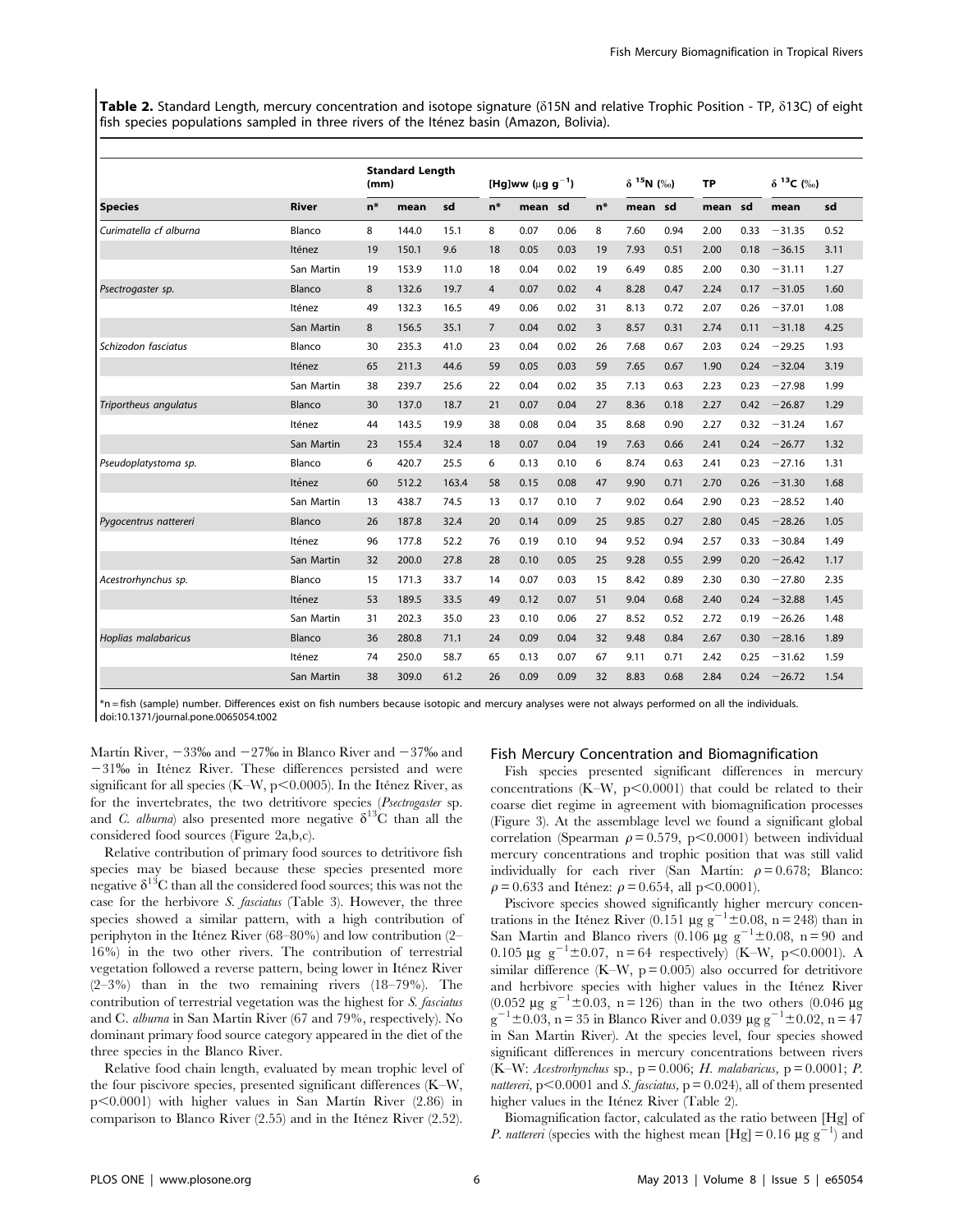**Table 3.** Source relative contributions (mean  $% \pm$  sd, estimated by SIAR mixing model) to detritivore (Psectrogaster sp. and Curimatella cf. alburna) and herbivore (Schizodon fasciatus) fish diet in three rivers of the Iténez basin.

| <b>River/Species</b>                |           | Peri (%) POM (%)C3 (%) C4 (%) (%) |             |            | TVeg      | Litt (%)  |
|-------------------------------------|-----------|-----------------------------------|-------------|------------|-----------|-----------|
| Blanco                              |           |                                   |             |            |           |           |
| Psectrogaster sp.                   | $14 + 10$ | $15 + 10$                         | $18 + 11$   | 6±6        | $19 + 11$ | $28 + 12$ |
| Curimatella cf. alburna $15 \pm 10$ |           | $17 + 10$                         | $23 \pm 12$ | $4 + 4$    | $18 + 11$ | $23 + 9$  |
| Schizodon fasciatus                 | $12 + 8$  | $10 \pm 7$                        | $31 \pm 10$ | $1 \pm 1$  | $18 + 11$ | $29 + 7$  |
| Itenez                              |           |                                   |             |            |           |           |
| Psectrogaster sp.                   | $80 + 10$ | $5 \pm 5$                         | 6±6         | $1 \pm 1$  | $2 + 2$   | 6±6       |
| Curimatella cf. alburna $68 \pm 14$ |           | $8\pm8$                           | $9\pm8$     | $2 + 2$    | 3±3       | $10 + 8$  |
| Schizodon fasciatus                 | $79 + 6$  | 5±4                               | 7±5         | $1 \pm 1$  | $2 + 2$   | 6±5       |
| San Martin                          |           |                                   |             |            |           |           |
| Psectrogaster sp.                   | $16 + 10$ | $18 + 10$                         | $17 + 10$   | $13 \pm 9$ | $19 + 10$ | $16 + 10$ |
| Curimatella cf. alburna $2\pm 2$    |           | $8+7$                             | 7±6         | $1 \pm 1$  | $79 + 10$ | 3±2       |
| Schizodon fasciatus                 | $4\pm4$   | $16 + 13$                         | 5±5         | 5±2        | $67 + 13$ | $3 + 3$   |

Peri = Periphyton; POM = Particulate organic matter; C3 = C3 aquatic

macrophytes; C4 = C4 aquatic macrophytes; TVeg = Terrestrial vegetation; Litt = Leaf litter.

doi:10.1371/journal.pone.0065054.t003

C. alburna (lowest mean [Hg] = 0.05  $\mu$ g g<sup>-1</sup>), was 2.5 in the San Martín, 2 in the Blanco and 3.8 in the Iténez River. Similarly, the slope of the relationship between  $\delta^{15}N$  and [Hg] (Log transformed) was higher in Itenez River (slope = 0.43,  $R^2 = 0.82$ , p $\leq 0.001$ ) than in the Blanco River (slope = 0.34,  $\mathbb{R}^2$  = 0.70, p = 0.02) and in the San Martín River where the relation was not significant (slope = 0.22,  $R^2 = 0.45$ , p = 0.07) (Figure 3).

## Discussion

The three studied rivers presented a similar general pattern of food source contribution that is in agreement with knowledge from previous studies in the Amazon [26–30]. In particular, the isotopic signature of C4-macrophytes is clearly <sup>13</sup>C enriched compared to the other primary sources and consumers, thus they are not a significant food source for consumers and can not sustain the food

chains in the study sites. On the other hand, the other food sources may all contribute to the food web, but remained widely overlapped. However, although the three rivers are submitted to the same climatic conditions and belong to the same hydrographical basin, major differences in carbon isotopic signatures and food chain length could be detected:

- 1) Iténez River differed from the two others mainly because primary sources, primary consumers and secondary consumers were all more  $^{13}$ C depleted than in San Martin and Blanco rivers (Figure 2);
- 2) Iténez River also presented a higher contribution of periphyton to the diet of the detritivore and herbivore fishes (Table 3);
- 3) San Martín River showed a longer food chain than the two other rivers because of the higher trophic position of all piscivore species (Figure 2g,h,i), while the three rivers presented similar  $\delta^{15}$ N values for the five primary source categories considered (Table 1).

We hypothesized that natural variations of water quality (clear water with low sediment load vs. white water with high sediment load) would have an effect on trophic structure, as shown for instance in Venezuelan rivers [21]. In such a case, the two clear water rivers (Iténez and San Martin) would have shown a similar trophic structure and origin, and different from the one of the white water Blanco River. The results did not follow this pattern: Iténez River presented different carbon isotopic signature and periphyton contribution than the two other rivers; whereas, San Martin River showed a longer food chain in comparison to Iténez and Blanco rivers. It thus appears that sediment load was not a dominant factor controlling trophic structure in the lakes studied.

The more negative  $\delta^{13}C$  values for primary producers, invertebrates and fish from the Itenez River compared to those from the two other rivers indicate differences in carbon sources between rivers. Moreover, fish  $\delta^{13}$ C values, especially those of the detritivore species C. alburna  $(-36.1\%$  in Iténez River) and Psectrogaster sp.  $(-37\%)$ , as well as Ephemeroptera mayfly  $(-43.7\%)$ , were more <sup>13</sup>C depleted than the sampled primary producers  $(-29.5\% \text{ to } -31\%)$ . The low positive isotopic fractionation of carbon  $(\pm 1\%)$  that occurs between each trophic level [20] could not explain this discrepancy, that then implies the contribution of an additional (not sampled) <sup>13</sup>C-depleted carbon source. Detritivore fish species and Ephemeroptera are likely to



Figure 3. Mercury biomagnification in fish assemblage of three rivers from the Iténez basin (Amazon, Bolivia). Biplots display mean values ( $\pm$  sd in error bars) of Trophic Position (derived from  $\delta^{15}N$ ) and [Hg]<sub>ww</sub> of detritivore (1 = Curimatella cf. alburna, 2 = Psectrogaster sp.), herbivore (3 = Schizodon fasciatus), insectivore (4 = Triportheus angulatus) and piscivore (5 = Pseudoplatystoma sp., 6 = Pygocentrus nattereri, 7 = Hoplias malabaricus and 8 = Acestrorhynchus sp.) fish species. Slope of the relation correspond to biomagnification along the food chain. doi:10.1371/journal.pone.0065054.g003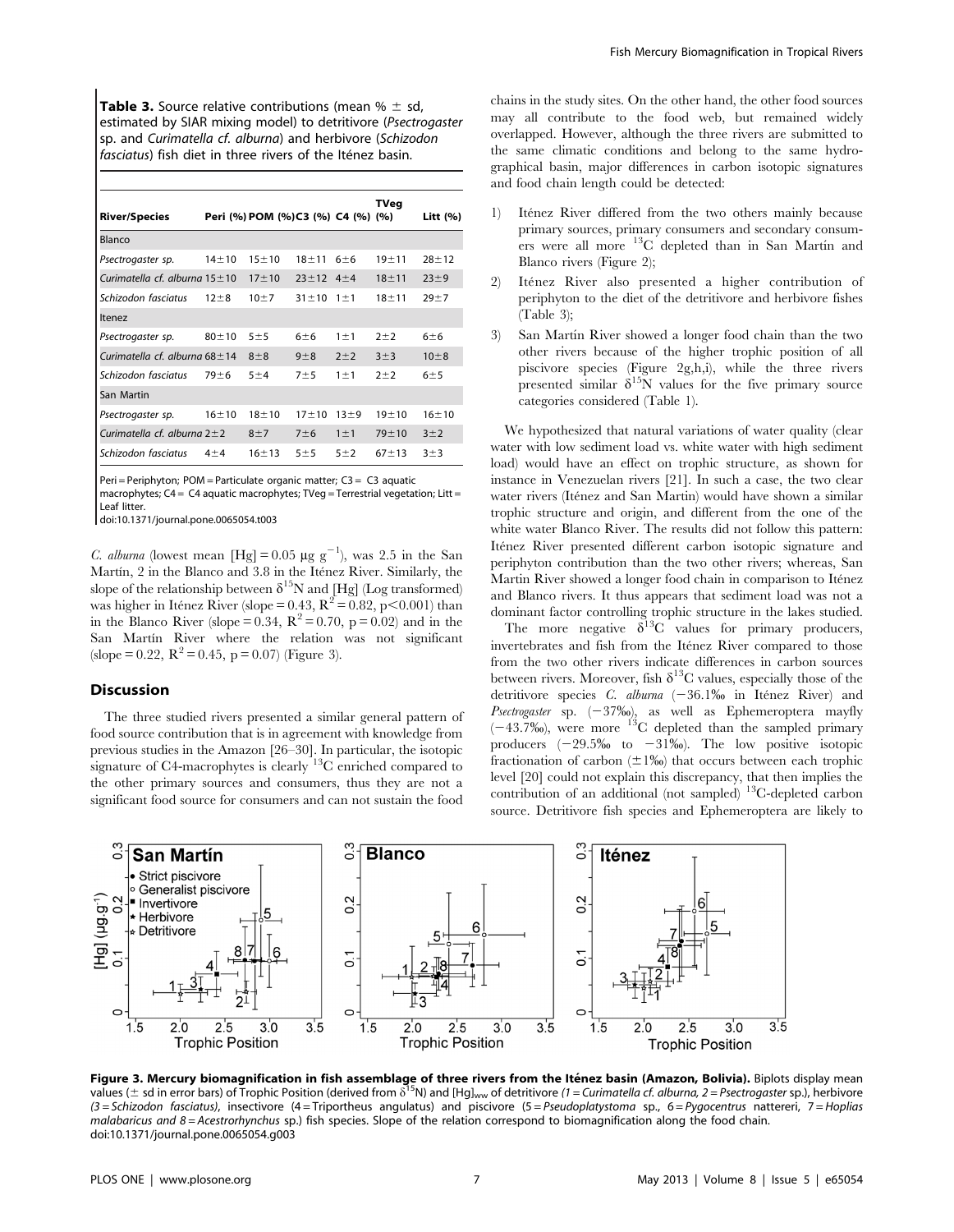feed predominantly on the bottom near the sediment (see [31] for a discussion on Ephemeroptera feeding). Methane production from anoxic sediments could provide such 13C-depleted carbon source [32,33]. Several studies demonstrated that methaneoxidizing bacteria (MOB) activity allows the transfer of this  $^{13}$ Cdepleted carbon to zooplankton [34] and fish [35]. Thus, more  $13^{\circ}$ C-depleted carbon could be an indicator of a contribution of methane carbon to benthic as well as pelagic lake food webs in temperate [36] and tropical [35] systems. Amazonian lakes and reservoirs can support a high methane production [37] and several studies observed low  $\delta^{13}$ C values in fish from South American tropical systems [28,35,38,39]. In the Ichilo River (Bolivian Amazonian lowlands) Rejas [28] observed low  $\delta^{13}C$  values for algivore (Anodus elongatus,  $-39\%$   $\pm 0.3$ ) and detritivore fishes (Potamorhina altamazonica,  $-36.4\%$   $\pm 1.2$ ; Psectrogaster rutiloides  $-35.3\%$   $\pm 1.2$ ) and even lower values for benthic invertebrates (Chironomidae, Ephemeroptera,  $-39.7\% \pm 1.2$ ) than for the most <sup>13</sup>C depleted primary food source (POM,  $-37\% \pm 0.6$ ). Wantzen et al. [38] suggested that seasonal variations in methane production, induced by water level in the Brazilian Pantanal, might explain lower  $\delta^{13}$ C values during the wet season for the detritivore fish Psectrogaster curviventris; and Sanseverino et al. [35] demonstrated that the 13C signature of fishes is related to MOB activity. Lower  $\delta^{13}C$  values for invertebrates and fish in Itenez River than in the other rivers could then be tentatively interpreted as an effect of higher carbon production by metanotrophic bacteria. However, Molina et al. [31] did not report such low values in the Beni River (Bolivian Amazonian lowlands) where Campsurus mayfly (Ephemer*optera*) presented similar  $\delta^{13}$ C values (-35.7 to -34.7%) to seston  $(-35.1 \text{ to } -33.8\%)$ , revealing that this process is not a generality.

The three studied rivers presented relatively low water mercury concentration, similar to mercury levels found in natural systems of the region [13]. Due to their lower sediment load, clear water rivers, like Iténez and San Martin, should have demonstrated a naturally lower mercury concentration in comparison to Blanco River. Previous results [13] and this study showed a slightly perturbed situation in the Iténez River, with higher mercury concentrations in piscivore and herbivore species, compared to fish from non-perturbed rivers (Blanco and San Martín).

Based on a partially similar data set and sampling locations, Pouilly et al. [13] concluded that bioaccumulation, defined as the increment of mercury concentrations during an organism's lifetime, is not the principal factor explaining increased mercury concentrations in fish from Iténez River. Conversely, Iténez River. showed higher biomagnification factor (3.8) than the two other rivers (Blanco = 2, San Martin = 2.5), indicating that this process may partially explain higher mercury concentrations in fish from the Iténez River. We hypothesized that the trophic structure and in particular food chain length could control the biomagnification rate, because freshwater systems generally demonstrate a positive relationship between mercury biomagnification rates and food chain length [9,30,40]. However, the two clear water rivers studied showed an opposite relationship (Figure 3), with higher mercury biomagnification factor (3.8) and shorter food chain (2.52) in Ite´nez River, and lower biomagnification factor (2.5) longer food chain in  $(2.86)$  in the San Martin River. This discrepancy between the general pattern and the situation in the two studied clear water rivers could originate from a higher mercury bioavailability and/ or a better efficiency in the transfer along the food web in the Iténez River. It has been suggested that periphyton and macrophytes constitute the main pathway of mercury between primary producers and macro-invertebrates in Canadian temperate lakes [41]. A strong link between methanogenic bacteria and mercury methylation in the periphyton has been demonstrated [12] and Dominique et al. [39] related the high methyl mercury concentrations found in detritivore fishes downstreams of a dam in French Guyana, to the export of methyl mercury from the reservoir and to the quality of the biofilm which is characterized by low d13C values, indicating MOB activity. In the Amazonian systems, periphyton associated to macrophyte roots is a major mercury methylation site [3,42] and higher biomagnification rates for invertebrates feeding on periphyton has been demonstrated [30]. In our study, estimation of food source contribution by the mixing model showed that the contribution of periphyton to the diet of the detritivore and herbivore fishes was high in the Iténez River and low in San Martín and Blanco rivers, and that a higher contribution of terrestrial vegetation, in particular for S. fasciatus and  $C$ . *alburna* in the San Martín River. A scheme of higher methylation rates due to methanogenic bacteria activity within biofilms (as indicated by the more negative  $\delta^{13}$ C values observed) and higher contribution of periphyton in the food web may explain the higher biomagnification rates observed in fish from the Iténez River in comparison to the two other rivers. Balance of internal (periphyton, phytoplankton) vs. external (terrestrial vegetation) primary production as well as MOB activity may thus be critical factors in food web mercury contamination.

The three rivers differ in their flooding regime, the main Itenez River showing larger flooding area and longer flooding duration, therefore more lake connectivity, than Blanco and San Martín rivers [15]. Apart from this difference, it remains unclear which other factors could generate a higher MOB activity and periphyton contribution in the Itenez River.

The observations reported correspond mainly to the 2007 dry season and a generalisation based on several years of studied would be necessary. For this date we can conclude that, in the Iténez basin with low to moderate mercury concentrations in water, fish mercury contamination appeared mainly controlled by biomagnification enhanced by periphyton contribution to food web and probably environmental conditions, such as flooding, favourable to methylation and methanogenesis. Surprisingly in these systems biomagnification rates were not related to food chain length, but rather to a methanogenic pathway. Our results also suggest that biomagnification, favoured by trophic structure and biotic processes, may lead to critical contamination of fishes even at low rates of mercury input.

# Acknowledgments

We thank the Trinidad WWF team, Iténez departmental park (PD-AMNI Iténez) and Beni Prefecture (Bolivia) for the logistical support and all the people who helped in the field work, especially the fishermen and boat pilots: H. Ribero Rodriguez, T. Suarez and J. Vasquez. We greatly appreciated the warm welcome in the Iténez communities of Bella Vista, Remanso, Mategua and Versalles. We are grateful to G. Abril (Bordeaux University, EPOC laboratory) to helpful comments and manuscript revision.

# Author Contributions

Conceived and designed the experiments: MP DR TP CIM JRDG. Performed the experiments: MP DR TP CIM. Analyzed the data: MP DR TP CH JRDG. Contributed reagents/materials/analysis tools: JLD CH. Wrote the paper: MP DR CH JRDG.